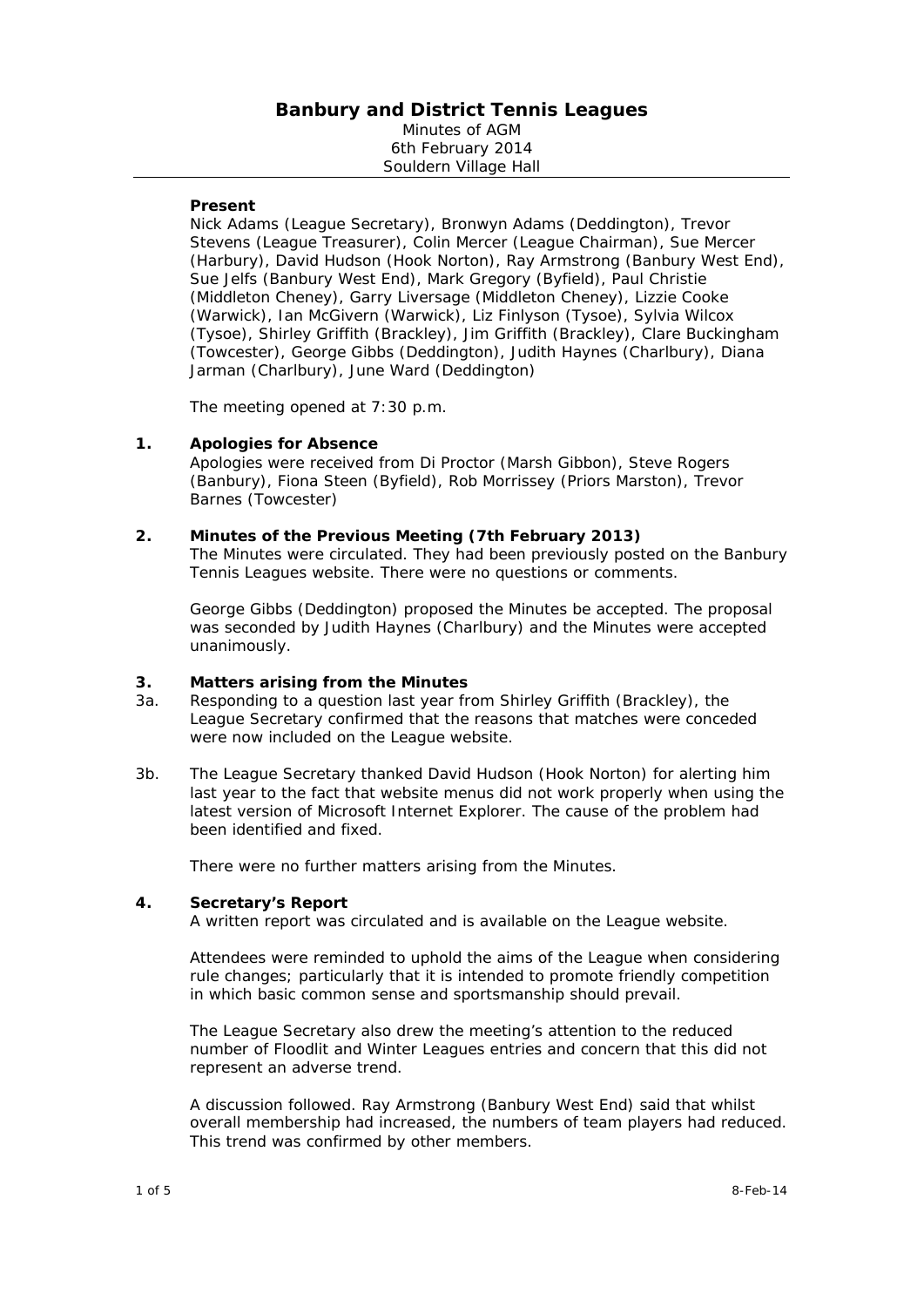After further discussion it was suggested that a survey be conducted to gauge interest in other formats; e.g. a Summer weekend competition. The League Secretary agreed to do this.

The report was accepted by the meeting attendees and Colin Mercer (Harbury and League Chairman) expressed his thanks to the League Secretary.

### **5. Treasurer's Report**

A written report was circulated and is available on the BTL website.

The apparent anomaly in the Secretary's fees is due to last year's error that has now been corrected.

Summer Fees are identical year on year. The drop in Winter Fees is because fewer teams entered. Despite a small deficit of expenditure over income the balance sheet remains healthy with a reasonable surplus of cash.

The Treasurer stated that bank interest is insignificant due to low rates.

The Treasurer confirmed that the Secretary's honorarium was currently £1,050/annum and proposed that the members agree to increase this by £50/annum. He pointed out that no additional costs (e.g. stationery, postage etc.) were claimed so this is an 'all in' figure. The Secretary responded that this increase was unnecessary but it was proposed by Sue Jelfs (Banbury West End), seconded by Mark Gregory (Byfield) and carried unanimously.

To cover this, the Treasurer suggested an increase in Registration Fees from £12/team to £13/team. This was proposed by David Hudson (Hook Norton), seconded by George Gibbs (Deddington) and carried unanimously.

The Chairman asked if there were any further questions. There were none.

The Chairman thanked Trevor and asked for approval of the accounts. Approval was proposed Garry Liversage (Middleton Cheney), seconded by David Hudson (Hook Norton) and passed unanimously.

### **6. Election of Officers**

It had previously been agreed that the role of Chairman would be on a revolving basis whereby club names would be picked 'out of a hat' annually in advance.

Colin Mercer (Harbury) had indicated his willingness to continue for a further year. Trevor Stevens (Deddington) and Nick Adams (Deddington) stated they were willing to continue in their roles as Treasurer and Secretary respectively. No further nominations had been received.

Judith Haynes (Charlbury) proposed that the Officers be re-elected, seconded by Mark Gregory (Byfield). The proposal was carried unanimously.

### **7. Proposals**

There were 5 proposals. They are attached as appendix A to these minutes.

### 1. Difficulties in rearranging matches:

The principle of proposal 1a was quickly agreed by the members so the discussion was mainly about the timings of 'cancellation to agreement' and 'cancellation to notification'.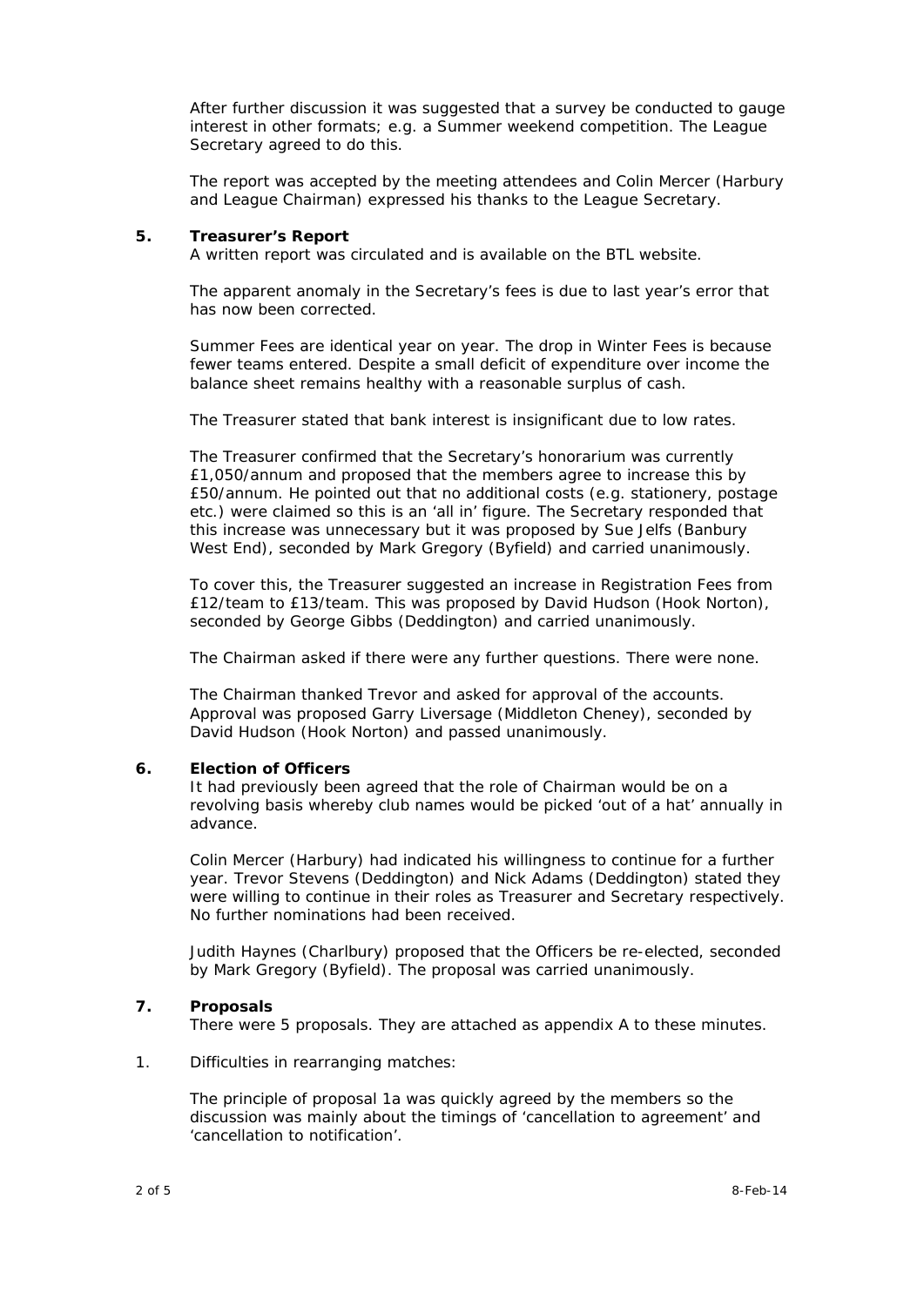Eventually a vote was taken by a show of hands as follows on the timing of 'cancellation to agreement':

| 7 days  | for $3$  |
|---------|----------|
| 10 days | for $13$ |
| 14 days | for $2$  |

A further show of hands of 11 to 3 resulted in a decision to reject the final paragraph regarding the match being declared void if no agreement can be reached.

The proposed amendment will now be:

*"In the event of having to rearrange a match the home team must offer 3 dates giving a period of 10 days for the opposition to agree one of those dates. These dates must be within 14 days after cancellation of original date and all parties, including the League Secretary, should be advised of the new date as soon as it is agreed.* 

*Captains should first check the website for available free dates avoiding clashes, consecutive nights or two matches in same week."* 

This will affect rules 3 and 5.

2. Teams conceding matches:

A lively discussion with some very valid points raised.

An amendment suggesting that the team conceding should forfeit all points with their opponent being awarded all points was proposed by June Ward (Deddington). It was seconded by Sue Mercer (Harbury) and carried by 14 to 1 with 1 abstention.

It was agreed that the suggestion that teams conceding more than once in a season should be deemed to have withdrawn be held in abeyance until next year pending the success or otherwise of this proposal.

The proposed amendment will now be:

*"If a team concedes a match they will have 9 points (8 in Winter and Floodlit Leagues) deducted and their opponent will receive 9 points (8 in Winter and Floodlit Leagues). No games will be awarded to either team.* 

*A match is also deemed to be conceded if claimed by an opponent under rules 3 or 7."* 

3. Teams playing players down:

Discussions included whether or not it was practical to nominate playing squads early in the season but rejected as adding to club's administrative burden.

Nick Adams (League Secretary) opined that in the interests of transparency and openness all relevant events should be clearly indicated in the comments box of the match card.

Lizzie Cooke (Warwick) had received a comment from a Team Captain that the current rule was slightly contradictory.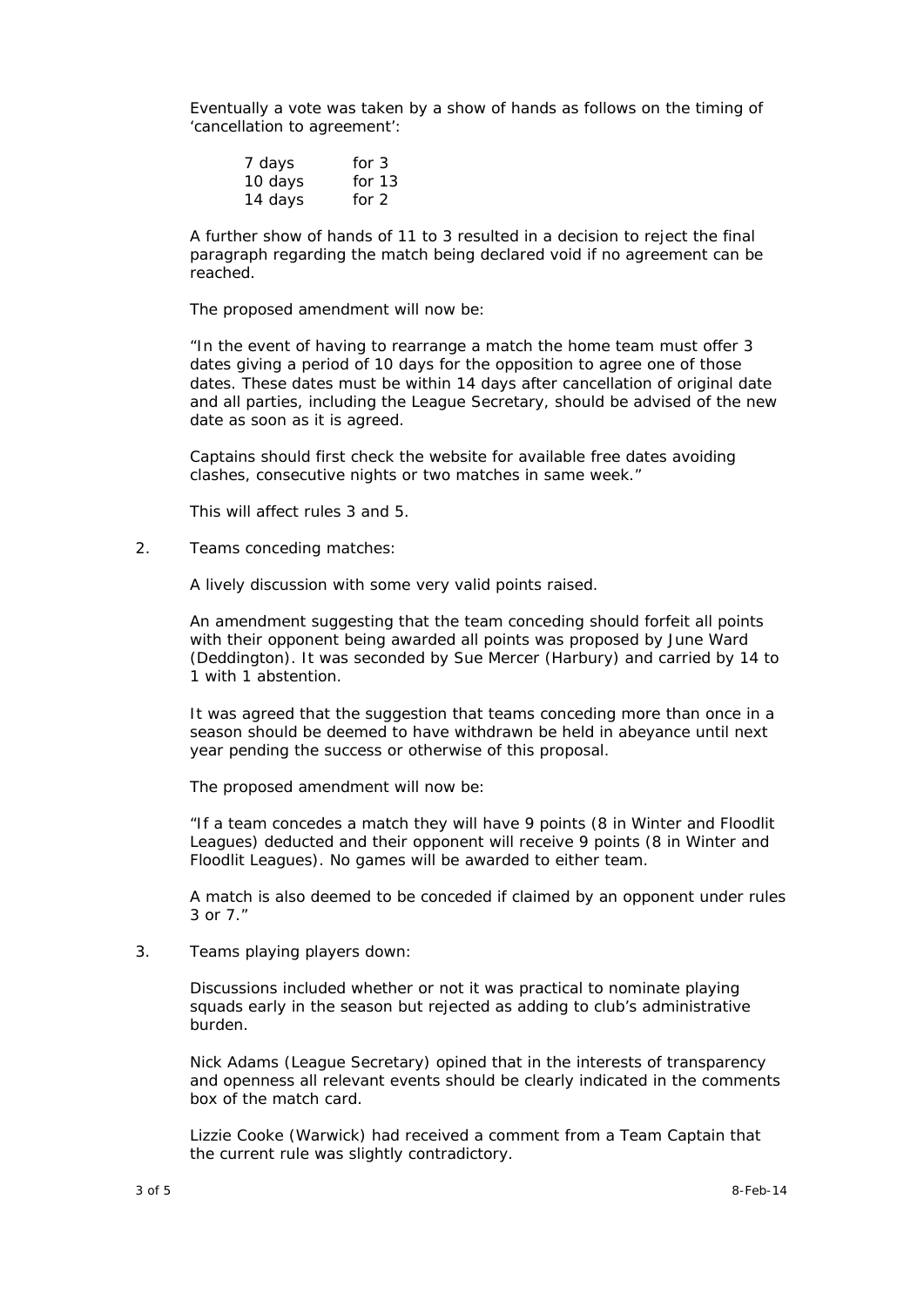Middleton Cheney's proposal was then seconded by George Gibbs (Deddington).

A vote was taken and carried 16 to 2.

Rule 10 will now state:

*"No player should play down from his/her normal team. Players who have played three times for a higher team are not eligible to play in his/her lower team in that season. However, if a club is genuinely short of players for a fixture they can declare this to their opponents and:* 

- *a. play with a player short and concede those rubbers that he/she is missing, or*
- *b. play down a player from a higher division and concede those rubbers that he/she has played*
- *c. use a club player that may not normally play in a team*

*In exceptional circumstances players may 'play up' but will not be tied to the higher team as long as a competitive gain is not sought.* 

*In any event the circumstances must be agreed with the opposing Captain and the agreed outcome indicated on the score card."* 

4. Illness and injury:

Diana Jarman (Charlbury) said this proposal simply formalised existing practice. The members generally agreed.

It was subsequently seconded by Mark Gregory and carried unanimously.

The new rule will now state:

*"If a player is unable to continue due to illness or injury, uncompleted games in the rubber being played shall be forfeited. Should the player not recover in time to play a subsequent rubber, it shall be forfeited entirely".* 

5. Limit rearranged matches:

Proposed by Judith Haynes (Charlbury), seconded by Lizzie Cooke (Warwick) and carried 13 to 3.

Rule 2 will now state:

*"The proposed fixtures will be posted on the League website as soon as possible after entry forms are received by the League Secretary.* 

*Unlimited fixture changes within the period of the League (October to March/ April to September) are allowed before a deadline date which is also posted on the League website.* 

*After the deadline date each team is allowed to change one fixture only which should be agreed with the opposing team and notified to the League Secretary as soon as possible via the appropriate webform."*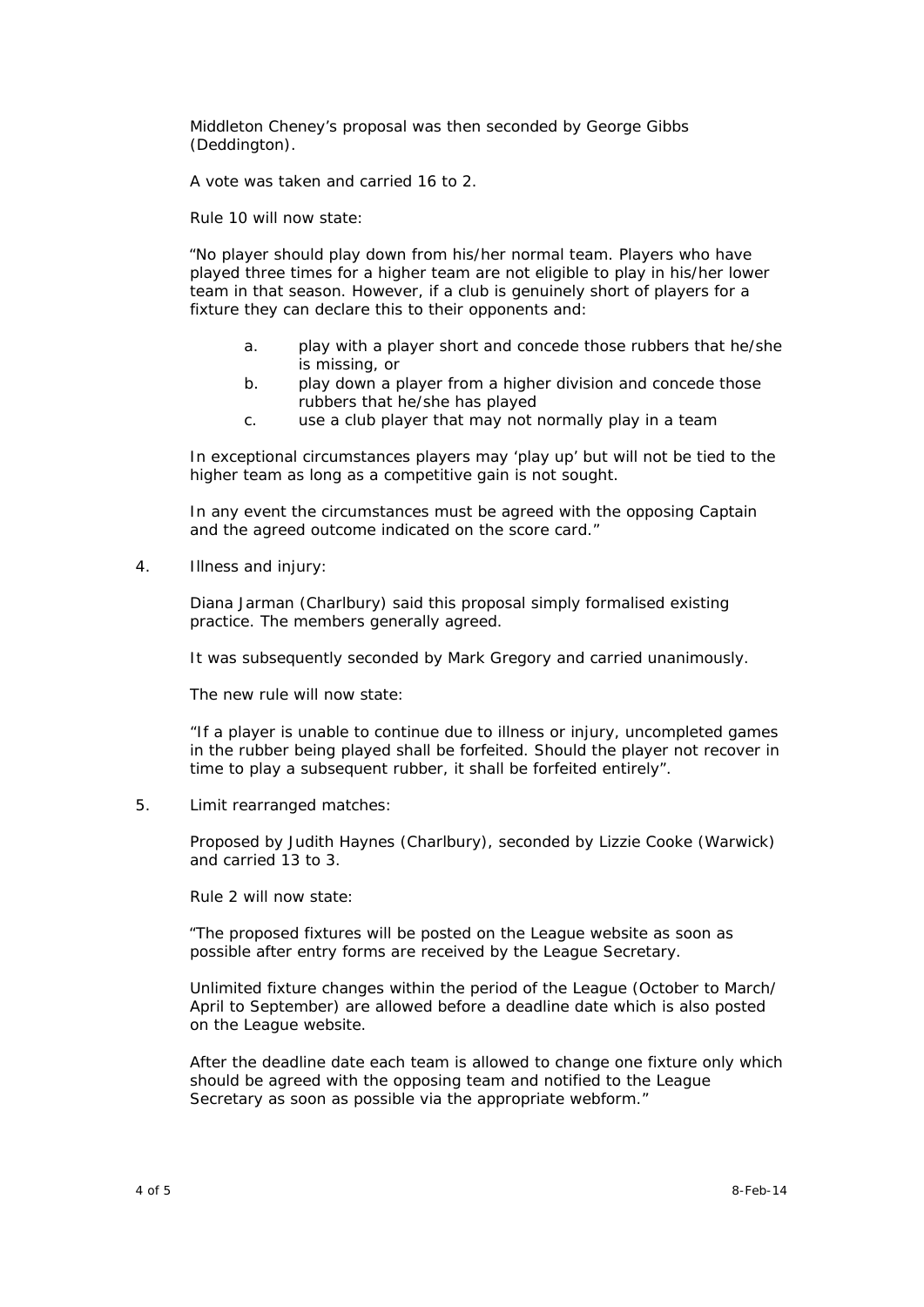## **8. Formation of the 2014 Summer League**

The new Summer League structure has worked out well. Two teams from 2013 didn't enter but thanks to extra entries from Brackley and Tysoe we will start with a full house; 6 divisions with 6 teams in each.

The agreed Summer League formation is attached as Appendix B.

### **9. Any Other Business**

The Chairman asked if there was any other business.

Lizzie Cooke (Warwick) offered her apologies for a slight mix up with the formation of Warwick B and C teams in Winter League Division 2. It will be fixed next season.

Fiona Cronin (Byfield) made a late request for the meeting to consider a rule change.

Currently rule 11 states that no player may represent more than one club in a specific League in one season. Fiona asked whether the rule could be changed to allow a player to play for two clubs in the same league as long as they are in different divisions?

The attendees agreed to consider the request but it was unanimously rejected.

As there was no further business the meeting moved on to:

## **10. Presentation of Certificates**

The Chairman presented certificates to the Winners and Runners Up of the 2013 Summer League. Certificates for Banbury and Kings Sutton will be posted.

Congratulations to all Winners and Runners Up.

With no further business to discuss the Chairman thanked all attendees for their contribution inviting everyone to further participate in the refreshments.

The meeting closed at 9:12 p.m.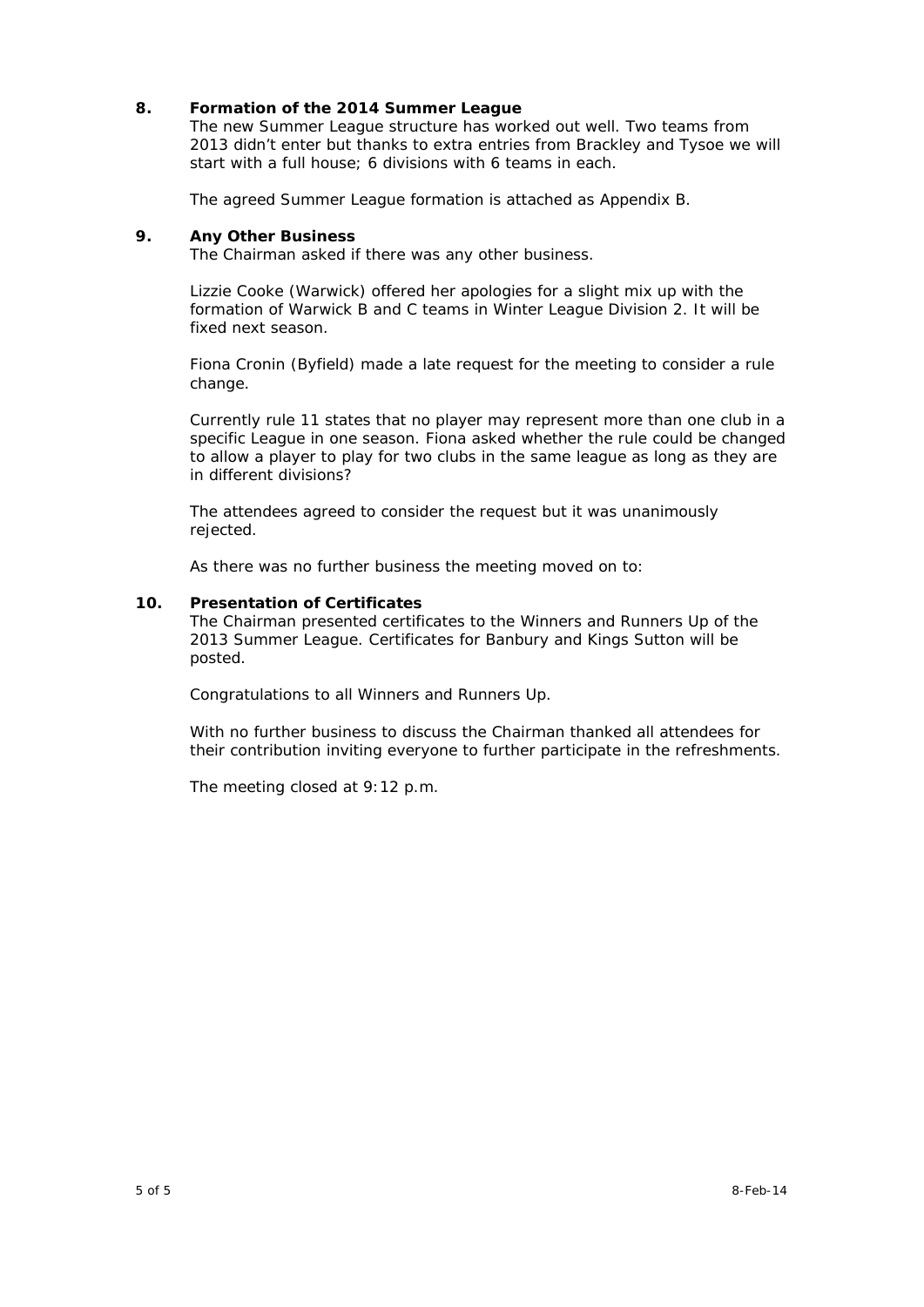## **Appendix A**

# **Banbury Tennis Leagues – 2014 AGM Proposals**

# **1. Difficulties in rearranging matches proposed by League Secretary** (**after consultation with all Clubs)**

**Problem:** At the last AGM in February 2013, Deddington proposed that a rule should be made to clarify the position when having to re‐arrange matches.

After a discussion, it was decided that guidelines needed to be re-established and it was agreed that I poll members then make proposals based on their responses.

I have circulated a discussion document which condensed the suggestions down to two options.

## **Proposals:**

a. The home team to offer (2 or 3?) dates giving a period of 10 days for the opposition to agree one of those dates.

Captains must first check the website for available free dates avoiding clashes, consecutive nights or two matches in same week.

The rearranged date should be as soon as possible to avoid a build-up of fixtures at the end of the season and all parties, including the League Secretary, should be advised of the new date within 14 days after cancellation of original date.

If the two parties are unable to reach agreement, then the match is declared void and a notice to that effect is posted on the League website.

b. A new date within the period covered by the League fixtures should be agreed and notified to the League Secretary as soon as possible via the appropriate webform. If the two parties are unable to reach agreement, then the match is declared void and a notice to that effect is posted on the League website.

**Impact of the proposal:** The prospect of the match being declared void should encourage both parties to cooperate and find a suitable date.

# **2. Teams conceding matches proposed by League Secretary**

**Problem**: When teams concede their opponent currently take all the points. Overcompensating the opponent can adversely impact other teams in the League and affect promotion and relegation positions. It is felt that sometimes teams concede too easily without exploring all other options for playing a match.

**Proposal**: If a team concedes a match they will be penalised 4 points and their opponent will receive 4 points (5 in summer). No games will be awarded to either team. If a team concedes more than once in a season, they will be deemed to have withdrawn and all matches will be awarded to opponents, even those already played.

A match is also deemed to be conceded if claimed by an opponent under rules 3 or 7.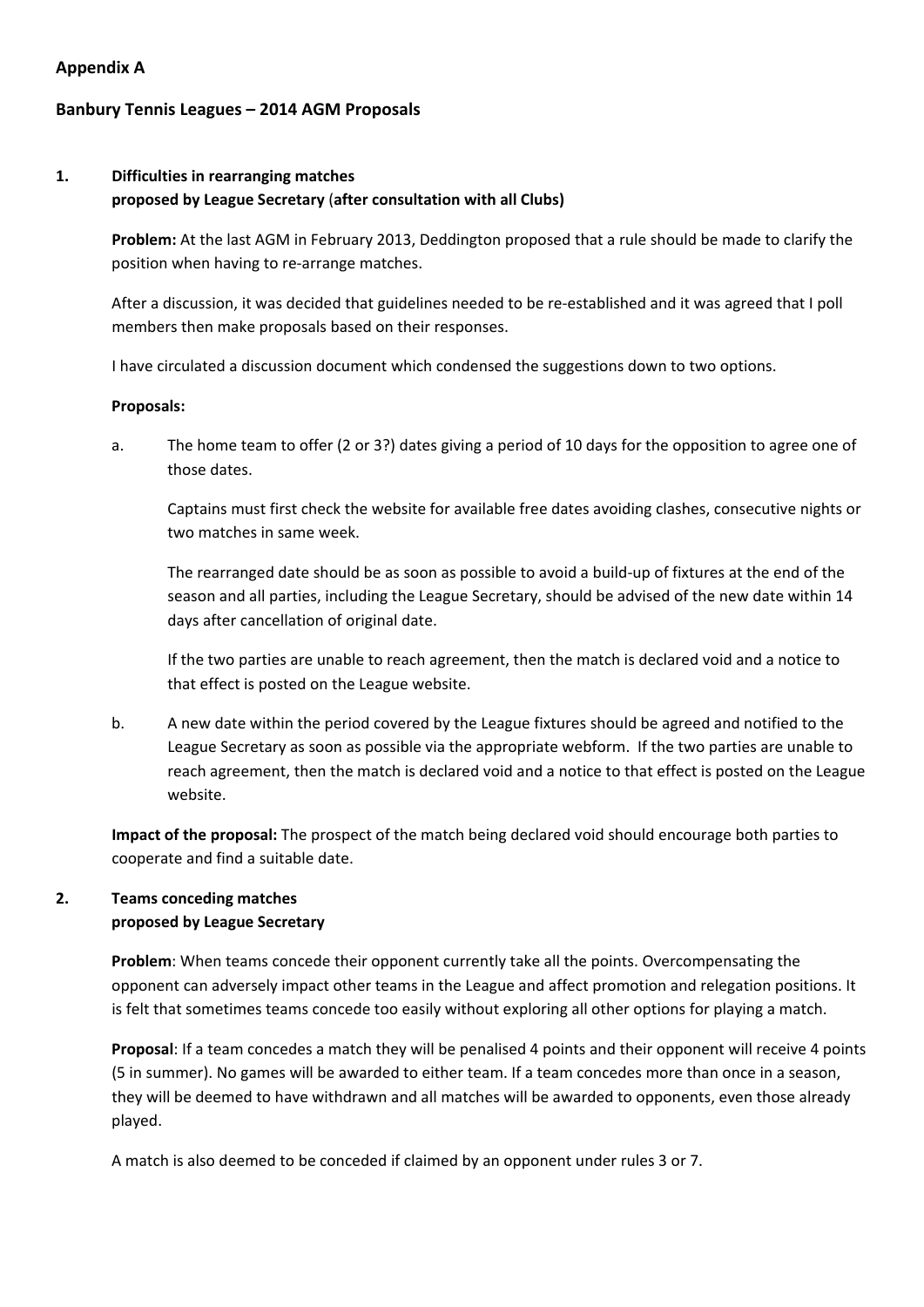**Impact of the proposal**: At the moment there is no penalty for conceding. All teams lose except the team awarded the match and they are overcompensated. If there is a significant penalty for conceding, teams will be less likely to do so.

# **3. Teams playing players down proposed by Middleton Cheney**

Problem: The current "Playing Down" rule is too rigid and we have had to limit the number of teams we can enter thus reducing the league numbers and the ability for people to play tennis.

**Proposal:** To have an Exception Process that allows a Club to request a player to play in a match to fulfil the fixture without having to concede the games he or she plays in when it's clear that no competitive gain is being sought (e.g. when a normally C team player has to play up to a higher team temporarily and then tied from being to play for his or her normal team).The opposing team then either accepts or declines the request after reviewing the facts and having match data on the website etc.,

**I**f for whatever reason this is still disputed a final decision would be made by the League Secretary. We would expect the process to be rarely used so would recommend a limit of say max. 2 per club per season.

**Impact of the proposal:** This will ensure that Clubs have the confidence to enter more Teams and so more people can play tennis.

# **4. Illness or Injuries**

## **proposed by League Secretary**

**Problem:** there is no existing procedure to cover what happens if a player is unable to continue playing during a match due to Illness or Injury.

**Proposal:** the following rule be added "If a player is unable to continue due to illness or injury, uncompleted games in the rubber being played shall be forfeited. Should the player not recover in time to play a subsequent rubber, it shall be forfeited entirely".

**Impact of the proposal:** an issue not covered by existing rules is now covered.

## **5. Limit rearranged matches proposed by Charlbury**

**Problem:** The problem is that in the winter many matches have to be rearranged because the weather is bad and if we then have to rearrange matches because someone can't get a team we run out of weekends to play

**Proposal:** During the winter once the season has started clubs should only be allowed to rearrange one match (i.e. if they can't get a team) unless there is bad weather.

**Impact of the proposal:** there will be dates available for rearranging matches due to bad weather.

**Note:** Although this was initially proposed for Winter League, it was decided to extend the discussion to cover all three Leagues.

It would affect the existing rule which states: "After the deadline date each team is allowed to change two fixtures which should be agreed with the opposing team and notified to the League Secretary as soon as possible via the appropriate webform."